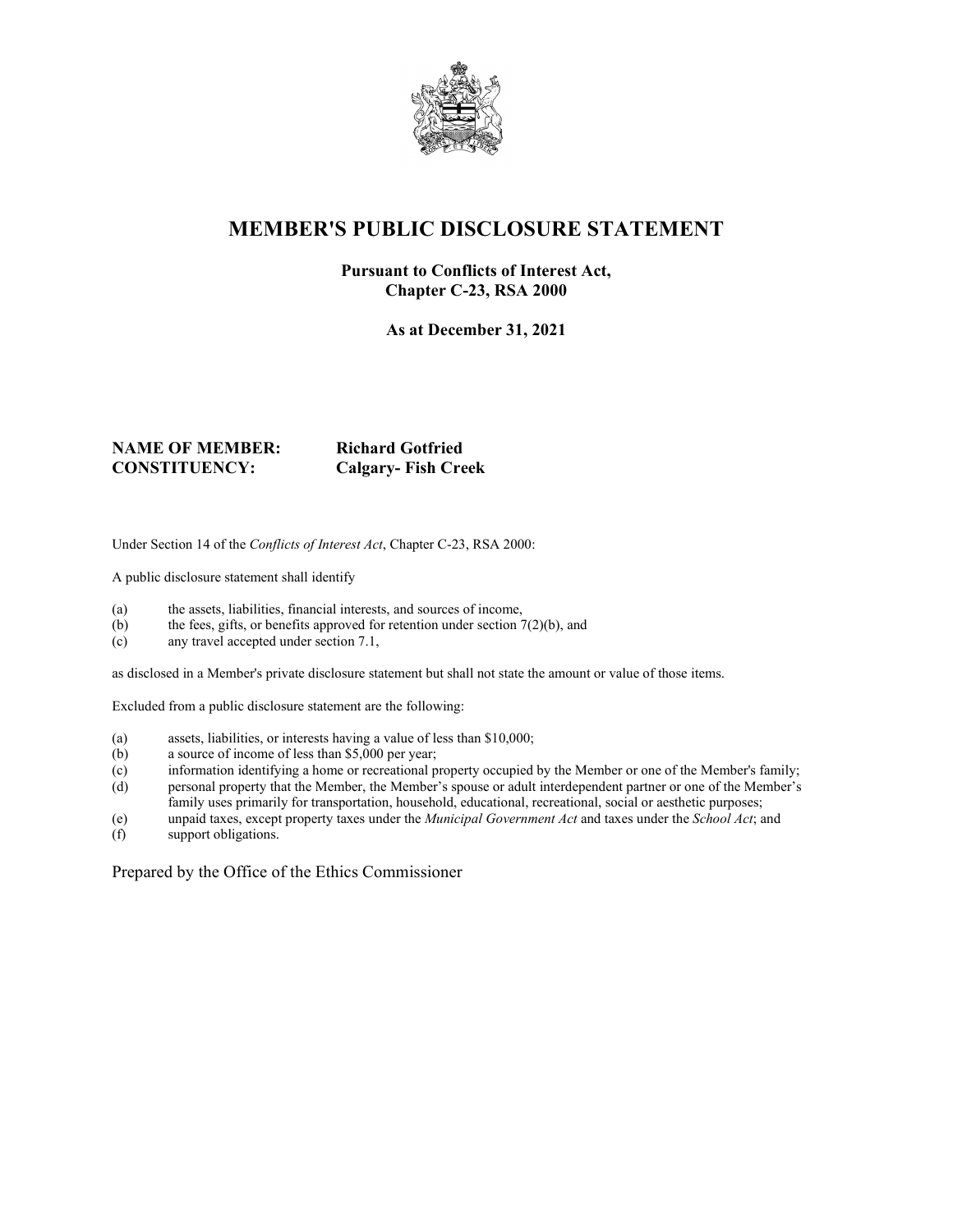#### **PUBLIC DISCLOSURE STATEMENT FOR Richard Gotfried FORM 1: MEMBER (Richard Gotfried)**

| <b>INCOME</b>                                                                                   |                                                                                                                                                                                                                                                                                                                                              |  |
|-------------------------------------------------------------------------------------------------|----------------------------------------------------------------------------------------------------------------------------------------------------------------------------------------------------------------------------------------------------------------------------------------------------------------------------------------------|--|
| Source                                                                                          | <b>Nature of Income</b>                                                                                                                                                                                                                                                                                                                      |  |
| Government of Alberta                                                                           | MLA Indemnity and Allowance                                                                                                                                                                                                                                                                                                                  |  |
| <b>ASSETS</b>                                                                                   |                                                                                                                                                                                                                                                                                                                                              |  |
| <b>Real Property</b>                                                                            | Primary Residence                                                                                                                                                                                                                                                                                                                            |  |
| <b>Bank, Trust Company or Other Financial</b><br><b>Institution</b>                             | <b>RBC</b>                                                                                                                                                                                                                                                                                                                                   |  |
| <b>Publicly Traded Securities (stocks and bonds)</b><br>and Registered Retirement Savings Plans | Ishares Global Agri CM UN ETF, Bank of Nova<br>Scotia, Brookfield Renew Partners, GOC ENE<br>PRT Class Series F, VCC Alt Income F CL F,<br>BIP International Equity, BMO Asian Growth<br>Inc, DFA International Core Equity Class F,<br>Fidelity International High Series L, Vanguard<br>FTSE EM Market All Cap, MAW Canadian Bond<br>FD-NL |  |
| <b>Canada Savings Bonds, Guaranteed</b><br><b>Investment Certificates</b>                       | n/a                                                                                                                                                                                                                                                                                                                                          |  |
| <b>Mutual Funds</b>                                                                             | n/a                                                                                                                                                                                                                                                                                                                                          |  |
| <b>Annuities and Life Insurance Policies</b>                                                    | London Life, Great West Life                                                                                                                                                                                                                                                                                                                 |  |
| <b>Pension Rights</b>                                                                           | n/a                                                                                                                                                                                                                                                                                                                                          |  |
| <b>Other Assets</b>                                                                             | n/a                                                                                                                                                                                                                                                                                                                                          |  |
| <b>Gifts and Personal Benefits</b>                                                              | n/a                                                                                                                                                                                                                                                                                                                                          |  |
| <b>Travel on Non-commercial Aircraft</b>                                                        | n/a                                                                                                                                                                                                                                                                                                                                          |  |
| <b>LIABILITIES</b>                                                                              |                                                                                                                                                                                                                                                                                                                                              |  |
| <b>Mortgages</b>                                                                                | <b>RBC</b>                                                                                                                                                                                                                                                                                                                                   |  |
| <b>Loans or Lines of Credit</b>                                                                 | n/a                                                                                                                                                                                                                                                                                                                                          |  |
| <b>Guarantees</b>                                                                               | n/a                                                                                                                                                                                                                                                                                                                                          |  |
| Other                                                                                           | n/a                                                                                                                                                                                                                                                                                                                                          |  |
| <b>FINANCIAL INTERESTS</b>                                                                      |                                                                                                                                                                                                                                                                                                                                              |  |
| Erawan Ventures Inc                                                                             |                                                                                                                                                                                                                                                                                                                                              |  |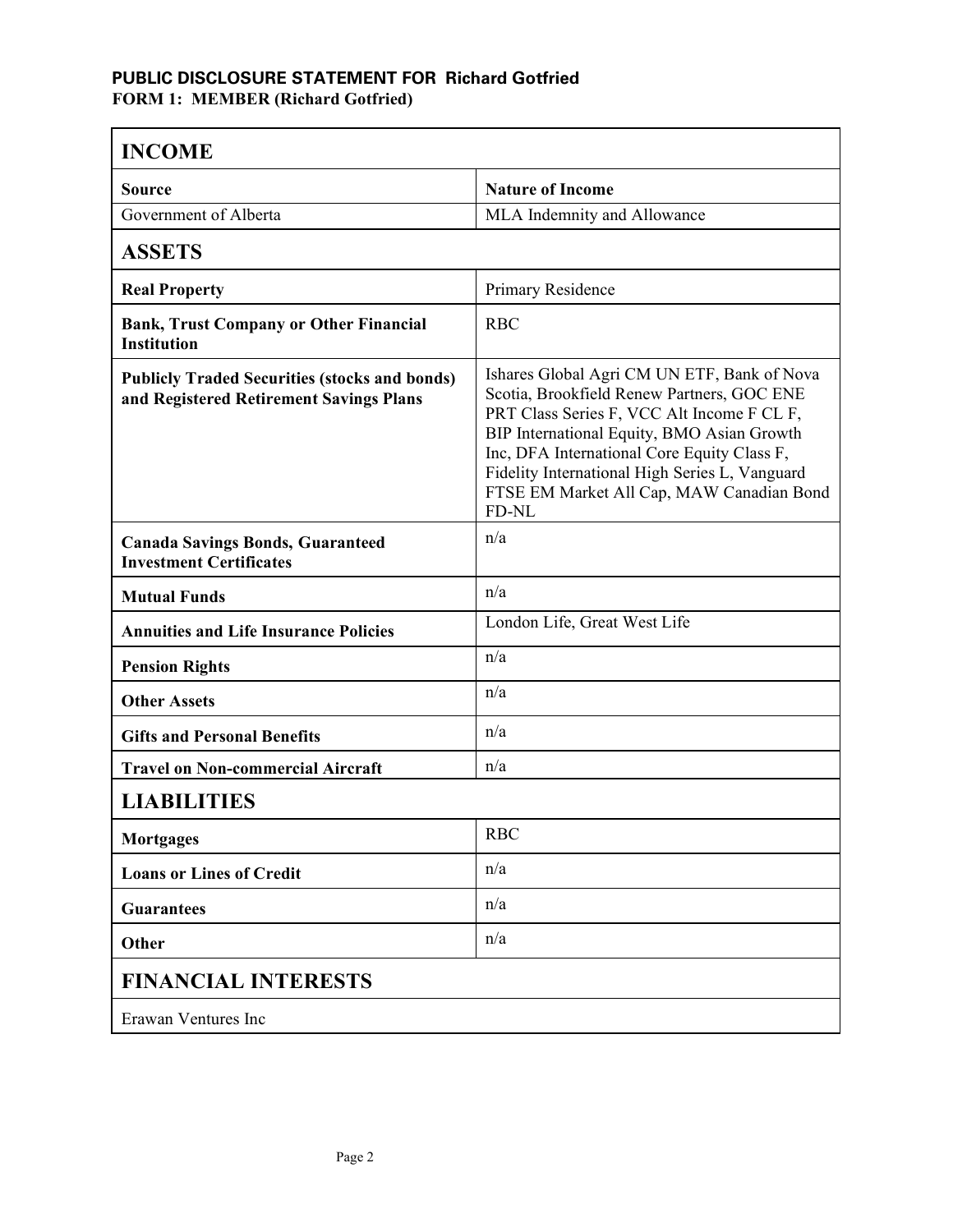### **PUBLIC DISCLOSURE STATEMENT FOR Richard Gotfried**

## **FORM 2: MEMBER'S SPOUSE/ADULT INTERDEPENDENT PARTNER (Catherine Gotfried)**

| <b>INCOME</b>                                                                                   |                                                                                                                                                                                                                                                                                                                                                                                                                                                                                                                                  |  |
|-------------------------------------------------------------------------------------------------|----------------------------------------------------------------------------------------------------------------------------------------------------------------------------------------------------------------------------------------------------------------------------------------------------------------------------------------------------------------------------------------------------------------------------------------------------------------------------------------------------------------------------------|--|
| Source                                                                                          | <b>Nature of Income</b>                                                                                                                                                                                                                                                                                                                                                                                                                                                                                                          |  |
| Erawan Ventures Inc.                                                                            | Income                                                                                                                                                                                                                                                                                                                                                                                                                                                                                                                           |  |
| Caregiver                                                                                       | Income                                                                                                                                                                                                                                                                                                                                                                                                                                                                                                                           |  |
| <b>ASSETS</b>                                                                                   |                                                                                                                                                                                                                                                                                                                                                                                                                                                                                                                                  |  |
| <b>Real Property</b>                                                                            | Joint with spouse                                                                                                                                                                                                                                                                                                                                                                                                                                                                                                                |  |
| <b>Bank, Trust Company or Other Financial</b><br><b>Institution</b>                             | Joint with spouse                                                                                                                                                                                                                                                                                                                                                                                                                                                                                                                |  |
| <b>Publicly Traded Securities (stocks and bonds)</b><br>and Registered Retirement Savings Plans | Pembina Pipeline Corp, Algonqion Power &<br>Utilities, Bank of Nova Scotia, Barrick Gold<br>Corp, BMO Covered Call Cdn Banks ETF,<br>Brookfield Renew Partners, Cameco Corp. Cdn<br>International Railway Co, CNRL, Enbridge Inc,<br>Fortis Inc, Franco-Nevada Corp, George Weston<br>Ltd. GOC ENE PRT Class Series F, Manulife<br>Financial Corp, Northwest Co VAR VTG, Open<br>Text Corp, Power Corp CDA. Rogers<br>Communications, RBC, Telus Corp, TFI<br>International, Whitecap Resources, VCC Alt<br>Income Fund Class F, |  |
| <b>Canada Savings Bonds, Guaranteed</b><br><b>Investment Certificates</b>                       | n/a                                                                                                                                                                                                                                                                                                                                                                                                                                                                                                                              |  |
| <b>Mutual Funds</b>                                                                             | n/a                                                                                                                                                                                                                                                                                                                                                                                                                                                                                                                              |  |
| <b>Annuities and Life Insurance Policies</b>                                                    | London Life                                                                                                                                                                                                                                                                                                                                                                                                                                                                                                                      |  |
| <b>Pension Rights</b>                                                                           | n/a                                                                                                                                                                                                                                                                                                                                                                                                                                                                                                                              |  |
| <b>Other Assets</b>                                                                             | n/a                                                                                                                                                                                                                                                                                                                                                                                                                                                                                                                              |  |
| <b>Gifts and Personal Benefits</b>                                                              | n/a                                                                                                                                                                                                                                                                                                                                                                                                                                                                                                                              |  |
| <b>LIABILITIES</b>                                                                              |                                                                                                                                                                                                                                                                                                                                                                                                                                                                                                                                  |  |
| <b>Mortgages</b>                                                                                | Joint with spouse                                                                                                                                                                                                                                                                                                                                                                                                                                                                                                                |  |
| <b>Loans or Lines of Credit</b>                                                                 | n/a                                                                                                                                                                                                                                                                                                                                                                                                                                                                                                                              |  |
| <b>Guarantees</b>                                                                               | n/a                                                                                                                                                                                                                                                                                                                                                                                                                                                                                                                              |  |
| Other                                                                                           | n/a                                                                                                                                                                                                                                                                                                                                                                                                                                                                                                                              |  |
| <b>FINANCIAL INTERESTS</b>                                                                      |                                                                                                                                                                                                                                                                                                                                                                                                                                                                                                                                  |  |
| N/A                                                                                             |                                                                                                                                                                                                                                                                                                                                                                                                                                                                                                                                  |  |